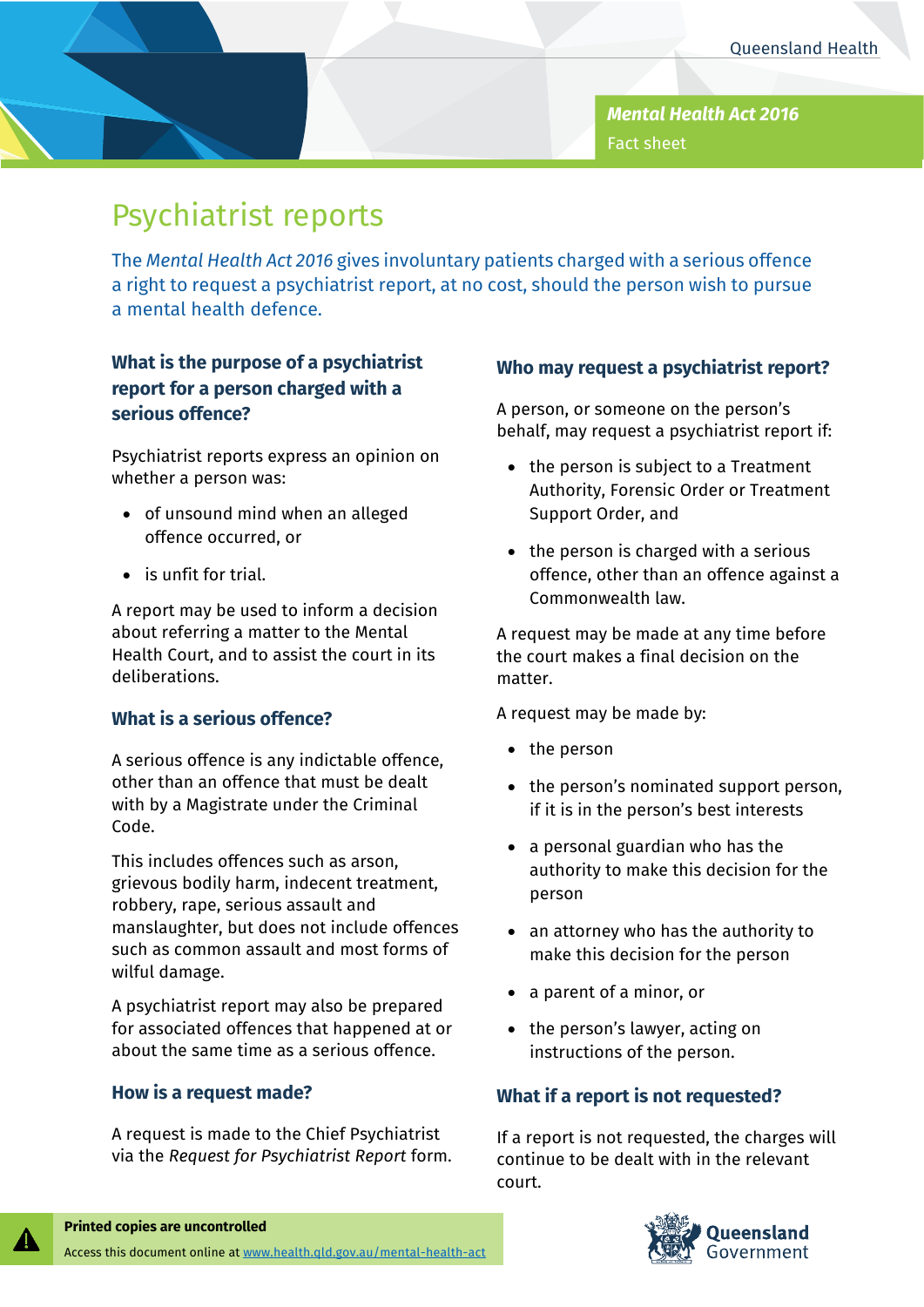# **Can the Chief Psychiatrist direct the preparation of a report if the person does not request it?**

The Chief Psychiatrist has the discretion to direct a psychiatrist report for a person if a person is charged with a serious offence and the Chief Psychiatrist believes it is in the public interest that a report be completed. This applies whether or not the person is on an order or authority under the Act.

#### **Is there a cost for the report?**

If the Chief Psychiatrist directs a psychiatrist report, the report will be prepared at no cost to the person who is charged with the offence or the person who makes the request.

## **What responsibilities do administrators have in facilitating a report?**

An administrator of an authorised mental health service (AMHS) is required to inform a person that they may request a psychiatrist report. An administrator is also required to advise support persons of this right.

## **What responsibilities does the Chief Psychiatrist have in facilitating a report?**

Upon receiving a request for a report by the person or someone on the person's behalf, the Chief Psychiatrist has 7 days to confirm that the person is eligible for a report and, if so, issue a direction for an authorised psychiatrist to complete a report.

Generally, when a request is made the Chief Psychiatrist will issue a direction for a psychiatrist report. However, the Chief Psychiatrist may refuse the request in some circumstances. For example, if the charges are withdrawn or a direction to complete a report has been previously withdrawn on the grounds that the person did not participate in the reporting process in good faith.

## **What happens after a direction is given?**

When the Chief Psychiatrist directs a report, proceedings for the charge(s) are suspended. The court cannot decide the charge(s) but can make other decisions such as granting bail or change existing bail arrangements.

The direction is given to the administrator of the AMHS. The administrator will get information about the offence(s) from the 'prosecuting authority'. This is usually the police and may include e.g. information about the charge(s), any statements made by a victim or witnesses, and any record of interview with the person charged. This information is used by the authorised psychiatrist to inform their report.

The reporting psychiatrist is to examine the person, obtain and consider the person's health records and may also get information from others (e.g. a relative or other support person) to understand the person's mental condition at the time of the offence and the time of making the report.

## **Will the person requesting the report be obliged to participate in an assessment?**

If a person requests the preparation of a report, the person must participate in the assessment in good faith, for example, by attending scheduled appointments.

Failure to participate in good faith may result in the person being asked to show cause as to why the direction to complete the report should not be withdrawn.

## **What supports are available to a person undergoing an examination?**

The person may be accompanied at the examination by a support person, including for example, a nominated support person, lawyer or personal guardian. The support person must not interfere with the examination.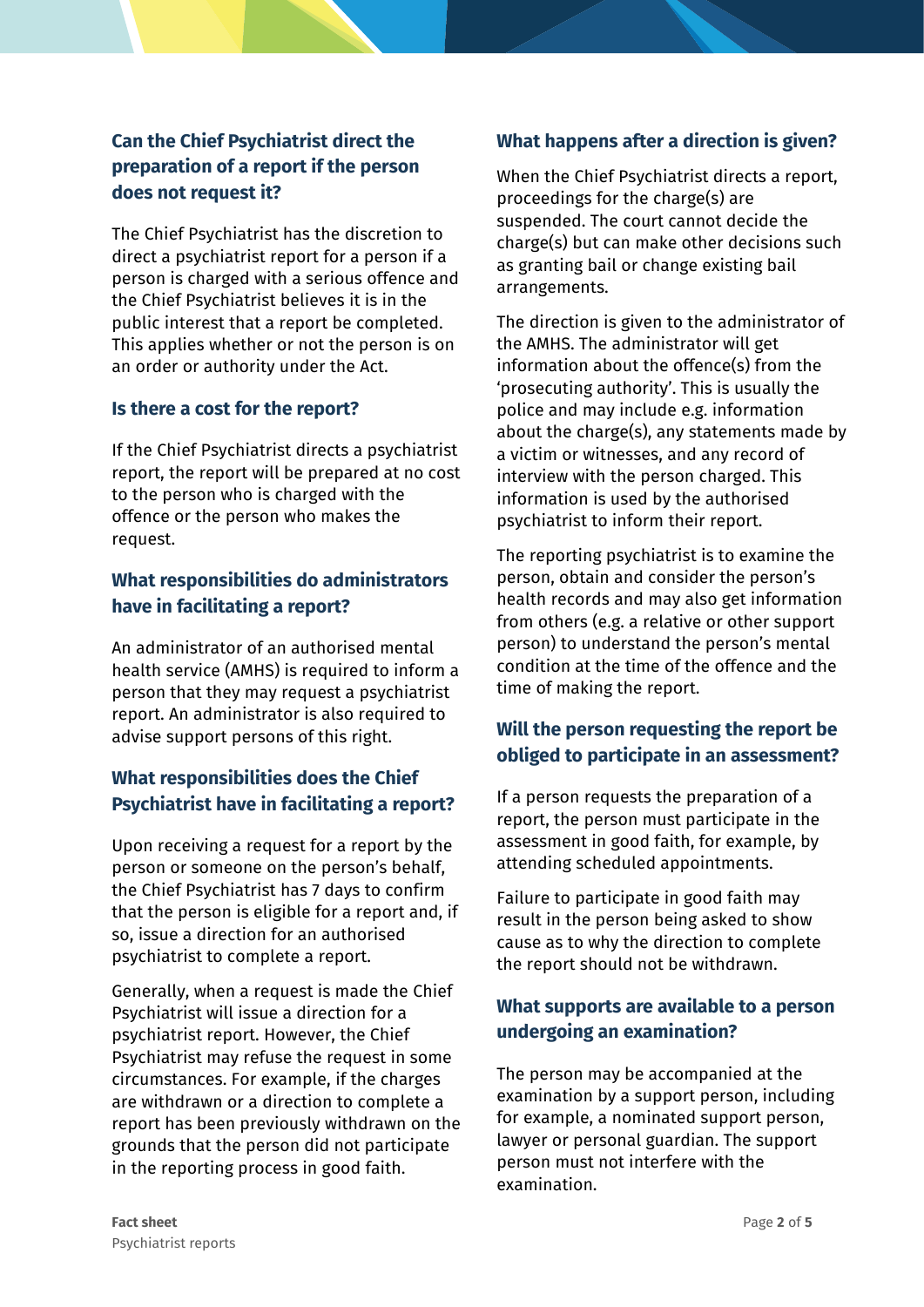## **Can the Chief Psychiatrist's direction be revoked?**

The Chief Psychiatrist can revoke (cancel) the direction e.g. if the Chief Psychiatrist is advised that the charge(s) have been discontinued or if the person who requested the report withdraws the request.

If the Chief Psychiatrist directed the report on their own initiative, they may revoke the request if they no longer believe it is in the public interest for a report to be completed.

The Chief Psychiatrist's direction can also be revoked by the administrator of the AMHS if the person or their support person is not participating in good faith. For example:

- if the person does not attend appointments with the psychiatrist, or
- the support person does not allow the person to answer questions asked by the psychiatrist.

Before revoking the direction, the administrator must tell the person that they intend to revoke the direction and must consider any response made by the person.

# **How long does an authorised psychiatrist have to complete a report?**

An authorised psychiatrist has 60 days after the direction has been issued by the Chief Psychiatrist to complete the report. The Chief Psychiatrist may extend this timeframe for a further 30 days if required. Only 1 extension may be granted.

# **What information is given in a psychiatrist report?**

The report will give the authorised psychiatrist's opinion about:

• the person's mental state at the time of the offence(s) including whether the person was of 'unsound mind' (i.e. not

criminally responsible) at the time of the offence, and

• the person's current mental state; in particular, whether the person is 'fit for trial' (e.g. able to understand the charge and court processes, represent their interests, instruct their legal representative, etc).

The report will give the psychiatrist's opinion about the serious offence(s) and any associated offence(s).

## **How can a psychiatrist report be used?**

The psychiatrist report can help the person (and others assisting or representing the person's interests) to make decisions about what action to take in relation to the charges. For example, the report may be used in a Magistrates Court hearing for matters that can be decided by a Magistrate.

The psychiatrist report is also used by the Chief Psychiatrist to decide if the matter should be referred to the Mental Health Court.

## See Factsheets: *Mental Health Court*  and *Magistrates Court*

To make a reference to the Mental Health Court, the Chief Psychiatrist must be satisfied:

- the person may have been of unsound mind or may be unfit for trial, and
- there is a compelling reason in the public interest (i.e. to protect the interests of the person or the community) to refer the matter to the Mental Health Court.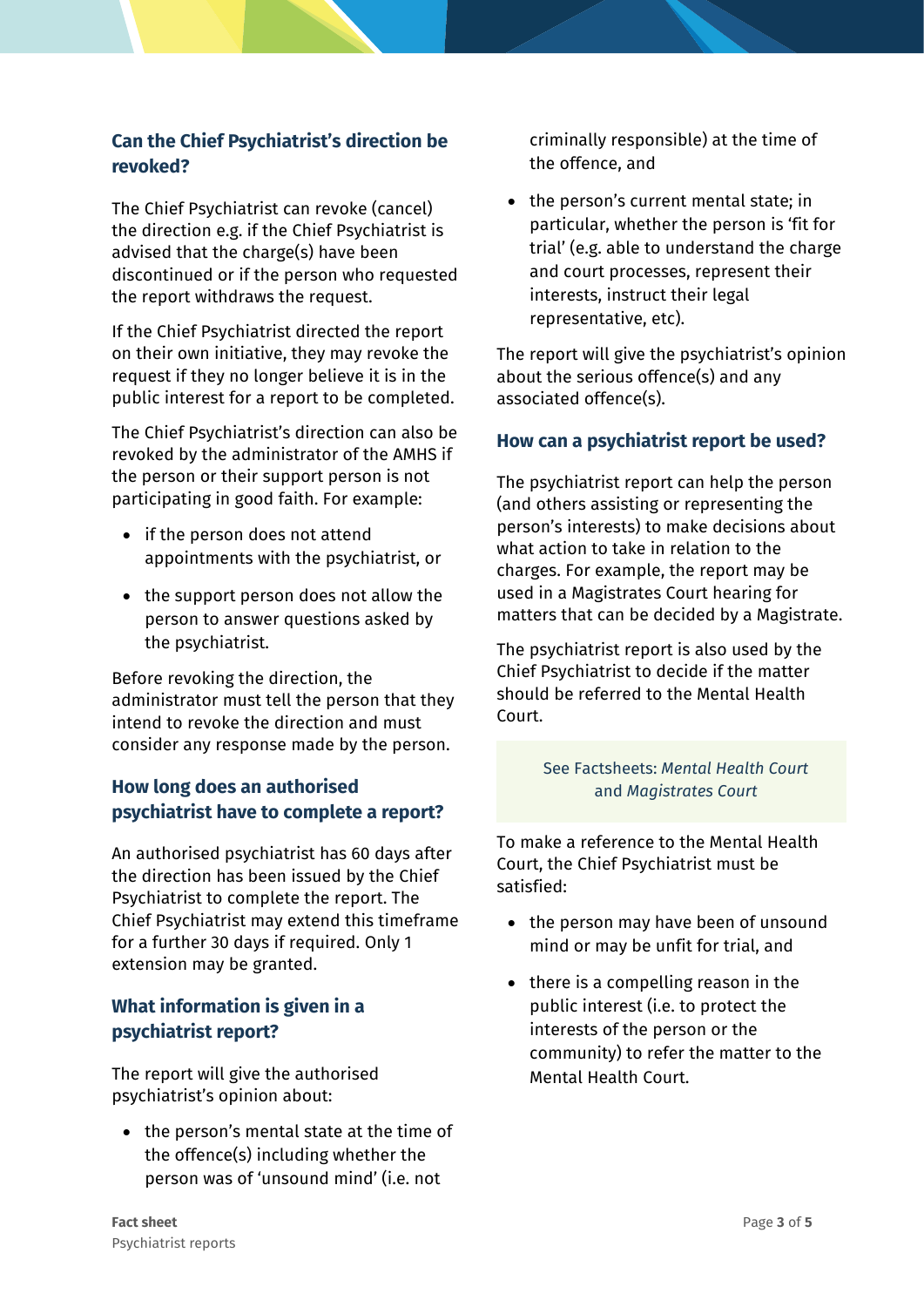#### **Who is the report given to?**

The authorised psychiatrist must give the report to the Chief Psychiatrist. The Chief Psychiatrist's office checks that the report includes all of the required information and may ask the authorised psychiatrist for more information or request a second report if further examination is required.

A copy of the report(s) is given to:

- the person
- the person who requested the report, and
- the AMHS administrator.

The Chief Psychiatrist will not give the person a copy of the report if the report may have a negative effect the person's wellbeing. The Chief Psychiatrist will get advice from the authorised psychiatrist to make this decision. If the report is not given to the person, it can be given to another person who has an interest in the person's wellbeing e.g. the person's guardian or lawyer.

The Chief Psychiatrist cannot give the report to anyone else without the consent of the person, or a guardian or attorney who is authorised to make the decision for the person.

## **How are referrals made to the Mental Health Court?**

On receiving a report, the person or the person's lawyer may refer the matter to the Mental Health Court or may use the report in any other way they choose.

The Chief Psychiatrist also has discretion to refer the matter to the Mental Health Court if they believe it is in the public interest to make the reference.

If the Chief Psychiatrist decides to make a reference, it must be made within 28 days of giving a copy of the report to the person who made the request. The Chief Psychiatrist can extend this period for up to 4 months if the person is not fit for trial but may become fit for trial in the extended period.

If this occurs, the Chief Psychiatrist will ask for an updated psychiatrist report about the person's fitness for trial within the extended period.

If a reference is made to the Mental Health Court (by the person, Chief Psychiatrist or anyone else), the proceedings remain suspended until the Mental Health Court makes a decision about the charge(s).

If no reference is made to the Mental Health Court, the court proceedings will no longer be suspended, and the charge(s) will continue to be heard in the Magistrates or other court. However, if the person is a classified patient the court proceedings will remain suspended while the person is a classified patient.

The person may choose to use the psychiatrist report in the Magistrates court. In this circumstance, it is particularly important for the person to seek legal advice to ensure the person understands how the information in the report may be used.

#### **Are there any other options to get advice about the person's mental condition?**

A psychiatrist report can be obtained from a private sector psychiatrist at the person's own cost. This option is available regardless of whether a request is made to the Chief Psychiatrist.

Also, it is important to be aware that some serious offences can be dealt with by a Magistrate. A lawyer will be able to advise if a Magistrate can decide a particular serious offence.